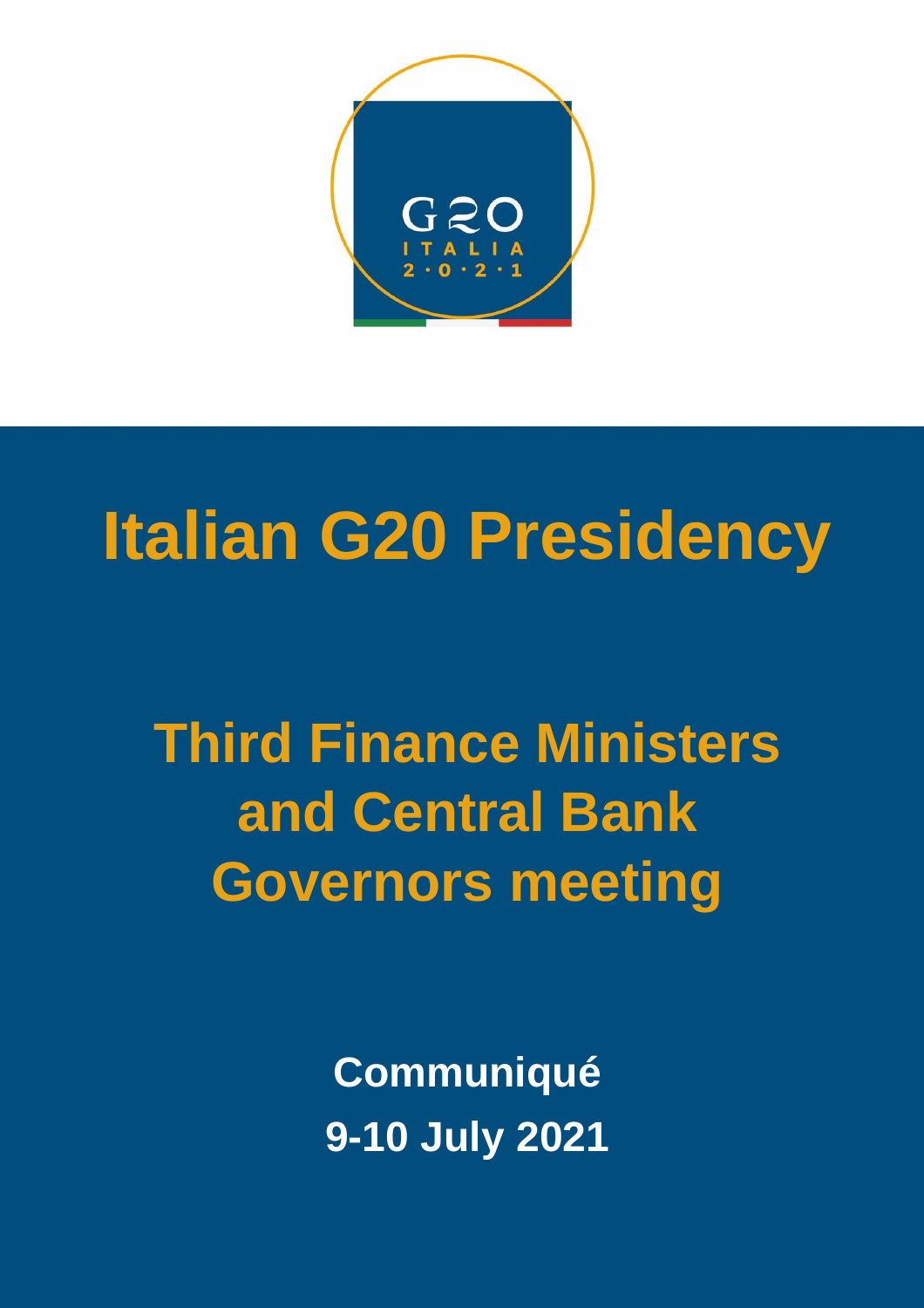

## **Communiqué**

Since we met in April 2021, the global outlook has further improved, mainly due to the roll out of vaccines and continued policy support. However, the recovery is characterised by great divergences across and within countries and remains exposed to downside risks, in particular the spread of new variants of the COVID-19 virus and different paces of vaccination. We reaffirm our resolve to use all available policy tools for as long as required to address the adverse consequences of COVID-19, especially on the most impacted, such as women, youth and informal and low-skilled workers. We will continue to sustain the recovery, avoiding any premature withdrawal of support measures, while remaining consistent with central bank mandates – including on price stability – and preserving financial stability and long-term fiscal sustainability and safeguarding against downside risks and negative spillovers. On the basis of the *G20 Action Plan*, we will continue our international cooperation to steer the global economy toward strong, sustainable, balanced and inclusive growth. We confirm our April commitments on exchange rates. We reaffirm the important role of open and fair rules-based trade in restoring growth and job creation and our commitment to fight protectionism, and encourage concerted efforts to reform the World Trade Organization (WTO).

We remain determined to bring the pandemic under control everywhere as soon as possible, and we welcome the commitments to attain this ambitious objective, including those made at the Global Health Summit. We recognise the role of COVID-19 immunisation as a global public good and reiterate our support for all collaborative efforts, especially to the *Access to COVID-19 Tools Accelerator* (ACT-A), to address the current health crisis, urging both the public and private sector to address the remaining gaps, including through the equitable global sharing of safe, effective, quality and affordable vaccine doses. We support efforts to diversify global vaccine-manufacturing capacity and strengthen health systems. We will also prioritise acceleration of the delivery of vaccines, diagnostics and therapeutics, target responses to rapidly react to new variants or flare-ups, and provide support in delivering and distributing vaccines, especially to developing countries. We acknowledge the formation of the task force by the World Bank (WB), World Health Organization (WHO), International Monetary Fund (IMF), and WTO on COVID-19 vaccines, therapeutics and diagnostics for developing countries. Recognising the urgent need to be better prepared for future health threats, we welcome the Report of the G20 *High Level Independent Panel on Financing Global Commons for Pandemic Preparedness and Response* and take note of its recommendations. We commit to working together and with International Financial Institutions (IFIs) and relevant partners, in particular the WHO, to develop proposals for sustainable financing to strengthen future pandemic preparedness and response, and to improve international governance and coordination between global health and finance policy makers. We task experts from our Ministries of Finance and Health to follow up with concrete proposals to be presented at the G20 Joint Finance and Health Ministers' meeting in October.

After many years of discussions and building on the progress made last year, we have achieved a historic agreement on a more stable and fairer international tax architecture. We endorse the key components of the two pillars on the reallocation of profits of multinational enterprises and an effective global minimum tax as set out in the "Statement on a two-pillar solution to address the tax challenges arising from the digitalisation of the economy" released by the *OECD/G20 Inclusive Framework on Base Erosion and Profit Shifting* (BEPS) on July 1. We call on the *OECD/G20 Inclusive Framework on BEPS* to swiftly address the remaining issues and finalise the design elements within the agreed framework together with a detailed plan for the implementation of the two pillars by our next meeting in October. We invite all members of the *OECD/G20 Inclusive Framework on BEPS* that have not yet joined the international agreement to do so. We welcome the consultation process with developing countries on assessing progress made through their participation at the *OECD/G20 Inclusive Framework on BEPS* and look forward to the Organisation for Economic Co-operation and Development (OECD) report in October.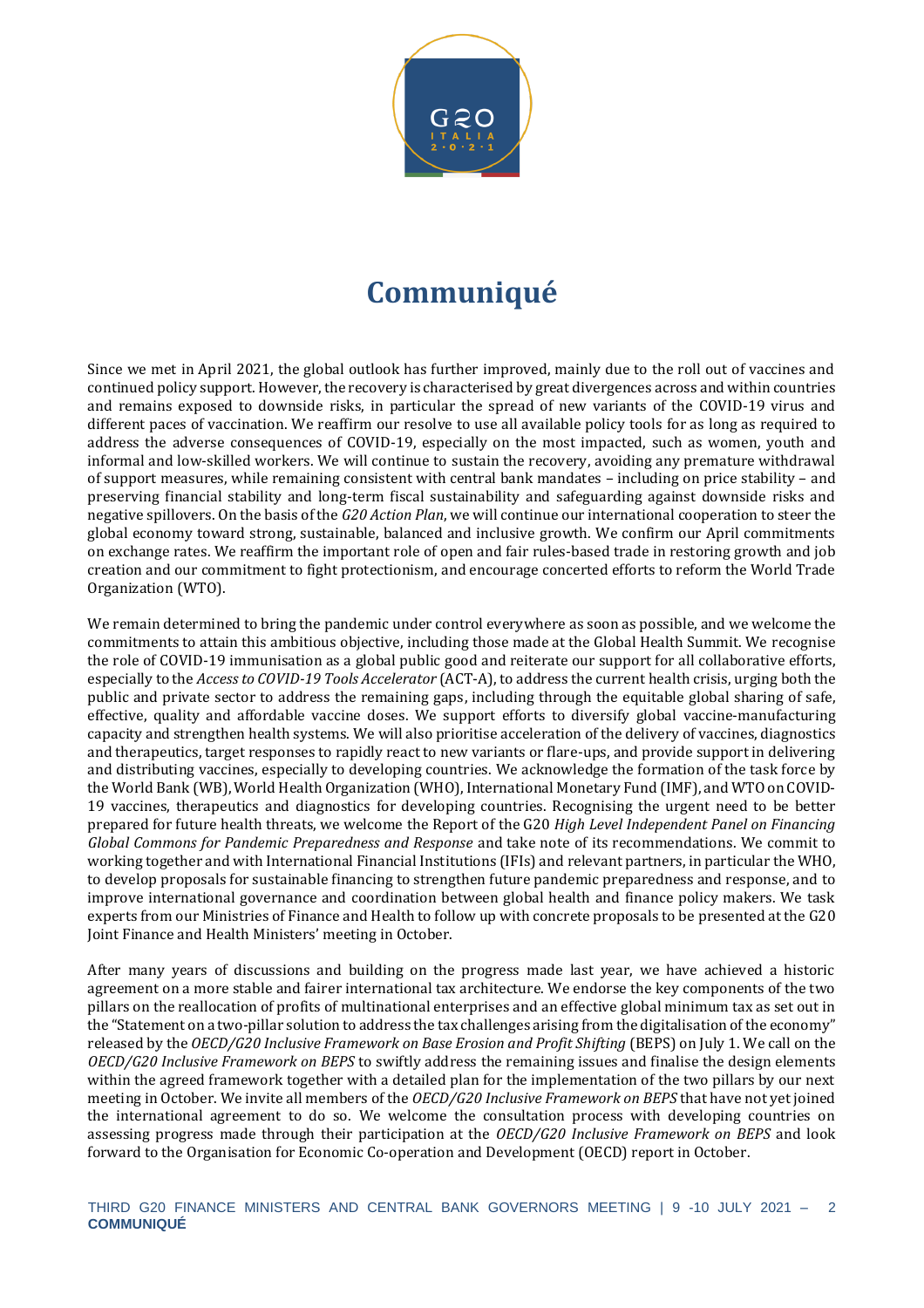

Digital transformation has the potential of boosting productivity, strengthening the recovery and contributing to broad-based and shared prosperity. We endorse the *G20 Menu of Policy Options* - *Digital Transformation and Productivity Recovery*, informed by policy experiences shared by members and supported by analysis from the OECD and the IMF, which provides policy options, shares good practices, promote inclusion and sheds light on the key role of international cooperation to make use of the growth opportunities of digitalisation. The *Menu* is a contribution to our future work on productivity. We will continue strengthening global risk monitoring and preparedness through a systematic integration of climate, health and other risks to enhance future policy design where appropriate and through sharing tools, analysis and experiences, including drawing on well-established methodologies. We will continue to closely coordinate our efforts in enhancing resilience against future shocks, including pandemics, natural disasters and physical and transition climate change risks, and addressing the interrelated policy challenges. We recognise that a more comprehensive assessment of environmental and climate-related macro-economic risks can help develop innovative solutions to make our economies more sustainable, resilient and inclusive. We recognise the importance of good corporate governance and wellfunctioning capital markets to support the recovery. We look forward to the review of the *G20/OECD Principles of Corporate Governance* and ask the OECD to report back on progress at our first meeting in 2022.

We reaffirm that harnessing the wealth of data produced by digitalisation is critical to better inform our decisions. We take note of the concept note prepared by the IMF, in close cooperation with the Financial Stability Board (FSB) and the Inter-Agency Group on Economic and Financial Statistics (IAG), on a possible new Data Gaps initiative. We look forward to appraising the development of a detailed work plan.

Tackling climate change and biodiversity loss and promoting environmental protection remain urgent priorities. We look forward to further analysis by international organisations on the impact of recovery packages and of adaptation and mitigation policies on climate and environment, as well as on jobs, growth and equity. We agree that a closer international coordination on climate action may help achieve our common goals. This can better inform our discussion on the appropriate policy mix to shape just and orderly transitions to a low- greenhouse gas emission, more prosperous, sustainable and inclusive economy, taking into account national circumstances. This mix should include a wide set of tools, such as investing in sustainable infrastructure and innovative technologies that promote decarbonisation and circular economy, and designing mechanisms to support clean energy sources, including the rationalisation and phasing-out of inefficient fossil fuel subsidies that encourage wasteful consumption and, if appropriate, the use of carbon pricing mechanisms and incentives, while providing targeted support for the poorest and the most vulnerable. We welcome the constructive discussions held at the *G20 High Level Tax Symposium on Tax Policy and Climate Change* and acknowledge the importance of a dialogue to address climate change related challenges and promote transitions towards a greener and more sustainable economy. We look forward to the IMF/OECD report on these issues in October. We encourage IFIs, including Multilateral Development Banks (MDBs), to step up their efforts to pursue alignment with the Paris Agreement within ambitious timeframes and finance sustainable recovery and transition strategies, Nationally Determined Contributions and long term low greenhouse gas emission development strategies in Emerging Markets and Developing Economies (EMDEs), in line with their mandates and while continuing to support the achievement of the United Nations 2030 Agenda. International climate finance is critical for supporting developing countries' climate change adaptation and mitigation efforts. We look forward to advancing a common understanding on the comprehensive strategies needed to support the transition to low-greenhouse gas emission economies and societies, and to the International Conference on Climate on 11 July, which will focus on the policy mix and green investments to foster just transitions, the role of MDBs in supporting transitions in EMDEs, the actions to promote high-quality standards for climate-related financial disclosure and incentives for mobilising private financial flows and aligning them with the Paris agreement.

Climate change poses increasing physical and transition risks to macroeconomic outcomes and to regulated financial institutions and financial stability. Quality data and comparable frameworks of disclosure are crucial for addressing climate-related financial risks and mobilising sustainable finance. We note the importance of working to address these risks. We look forward to discussing, at our meeting in October, the Sustainable Finance Working Group (SFWG) Synthesis Report and a multi-year G20 Roadmap on sustainable finance, initially focused on climate. We commend the support provided by international organisations, financial sector networks and private sector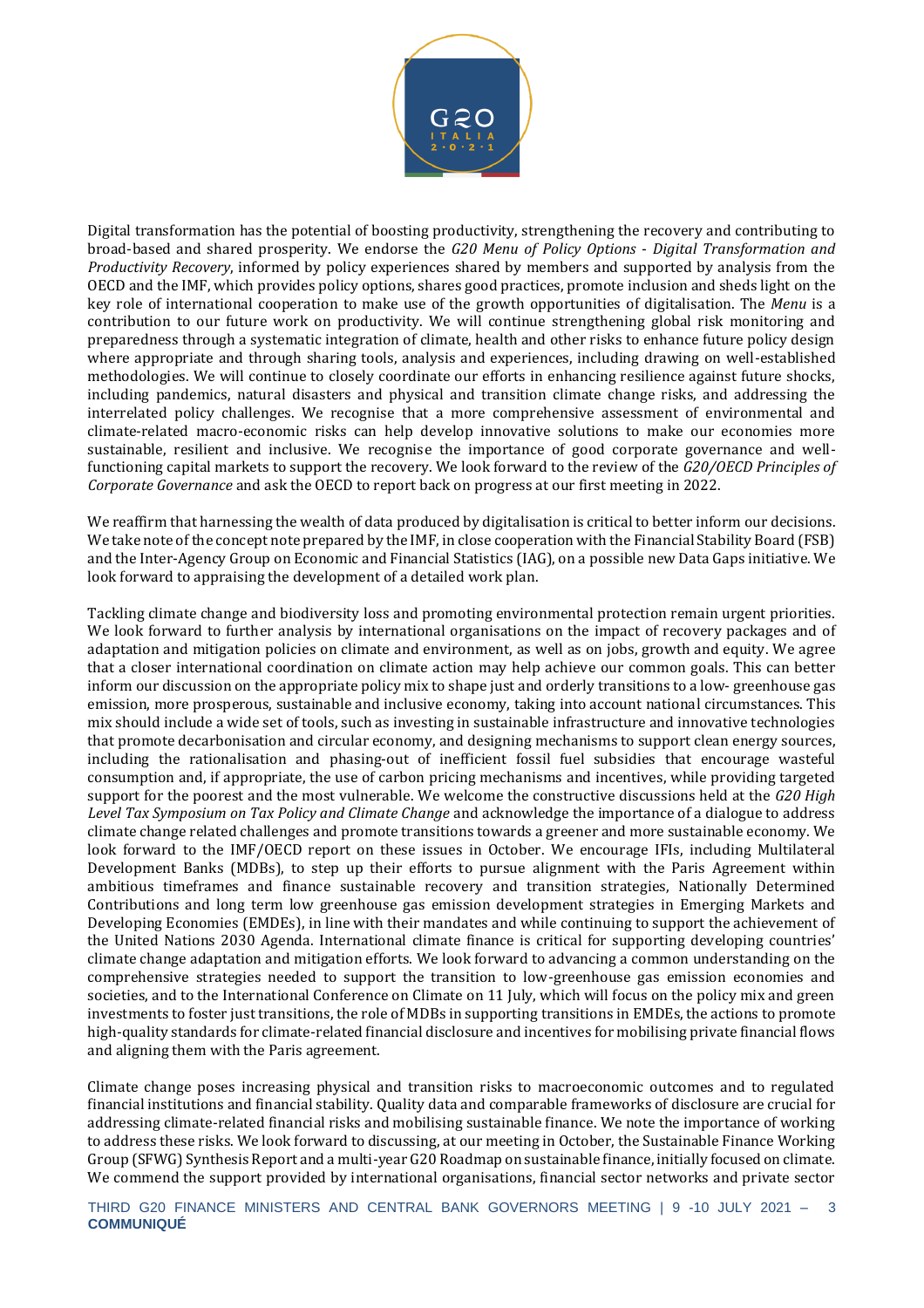

representatives to the activities of the SFWG. We welcome the FSB report on the availability of data on climaterelated financial stability risks and we will work to address data gaps and highlight the importance of financial authorities considering scenario analysis, including drawing on common scenarios as appropriate. We also welcome the FSB report on promoting globally consistent, comparable and reliable climate-related financial disclosures and its recommendations. We welcome growing private sector participation and we also take note of growing public sector participation and transparency in these areas. We will work to promote implementation of disclosure requirements or guidance, building on the FSB's Task Force on Climate-related Financial Disclosures (TCFD) framework, in line with domestic regulatory frameworks, to pave the way for future global coordination efforts, taking into account jurisdictions' circumstances, aimed at developing a baseline global reporting standard. To that aim, we welcome the work programme of the International Financial Reporting Standards Foundation to develop a baseline global reporting standard under robust governance and public oversight, building upon the TCFD framework and the work of sustainability standard-setters, involving them and consulting with a wide range of stakeholders to foster global best practices. We welcome the FSB roadmap for addressing financial risks from climate change. This will be a living document and will complement the work carried out by the SFWG.

We endorse the *G20 Policy Agenda on Infrastructure Maintenance*, accompanied by members' case studies and with the support of the OECD and the WB. We acknowledge that resilient, properly funded, well-maintained and optimally managed systems are essential for preserving infrastructure assets over their life-cycle, minimising loss and disruptions, and securing the provision of safe, reliable and high-quality infrastructure services. Recognising advanced and well-functioning digital infrastructure as an important driver for the economic recovery, we acknowledge the OECD contribution in this area and look forward to the ongoing works on financing and fostering high-quality broadband connectivity for a digital world by our October meeting. In line with the *G20 Roadmap for Infrastructure as an Asset Class*, we will continue to develop further the collaboration between the public and private investors to mobilise private capital and look forward to the outcomes document of the first *G20 Infrastructure Investors Dialogue* at our October meeting. We welcome advancing the work on the G20 Principles for Quality Infrastructure Investment (QII). We recall our previous agreement on exploring possible indicators on QII, and look forward to the discussion on the work of the International Finance Corporation in this area at the next Infrastructure Working Group meeting.

We will continue to support all vulnerable countries affected by the COVID-19 pandemic. We support the proposal to the IMF Board of Governors of a new general allocation of Special Drawing Rights (SDRs) in an amount equivalent to USD 650 billion to help meet the long-term global need for reserve assets and urge its swift implementation by the end of August. We also welcome the proposals to enhance transparency and accountability in the reporting and use of SDRs, while preserving their reserve asset characteristics and broadening participation in the Voluntary Trading Arrangements. To significantly magnify the impact of the allocation, we call on the IMF to quickly present actionable options for countries to voluntarily channel a share of their allocated SDRs to help vulnerable countries finance more resilient, inclusive and sustainable economic recoveries and health-related expenditures, for example through the creation of a new trust fund. We are committed to exploring those options and possible contributions, according to our national laws and regulations, and to scaling up the Poverty Reduction and Growth Trust. We call for contributions from all countries able to do so to reach an ambitious target in support of vulnerable countries. We look forward to the completion of the IMF's review of concessional financing and policies, which will strengthen its capacity to support low-income countries. We call on the IMF to complete its outreach on a review of access limits and surcharge policy and report to us on its outcome.

We reiterate our commitment to strengthening long-term financial resilience and supporting inclusive growth, including through promoting sustainable capital flows, developing local currency capital markets and maintaining a strong and effective Global Financial Safety Net with a strong, quota-based, and adequately resourced IMF at its centre. We look forward to the forthcoming review of the IMF's Institutional View on the liberalisation and management of capital flows. We remain committed to revisiting the adequacy of IMF quotas and will continue the process of IMF governance reform under the 16th General Review of Quotas, including a new quota formula as a guide, by December 15, 2023.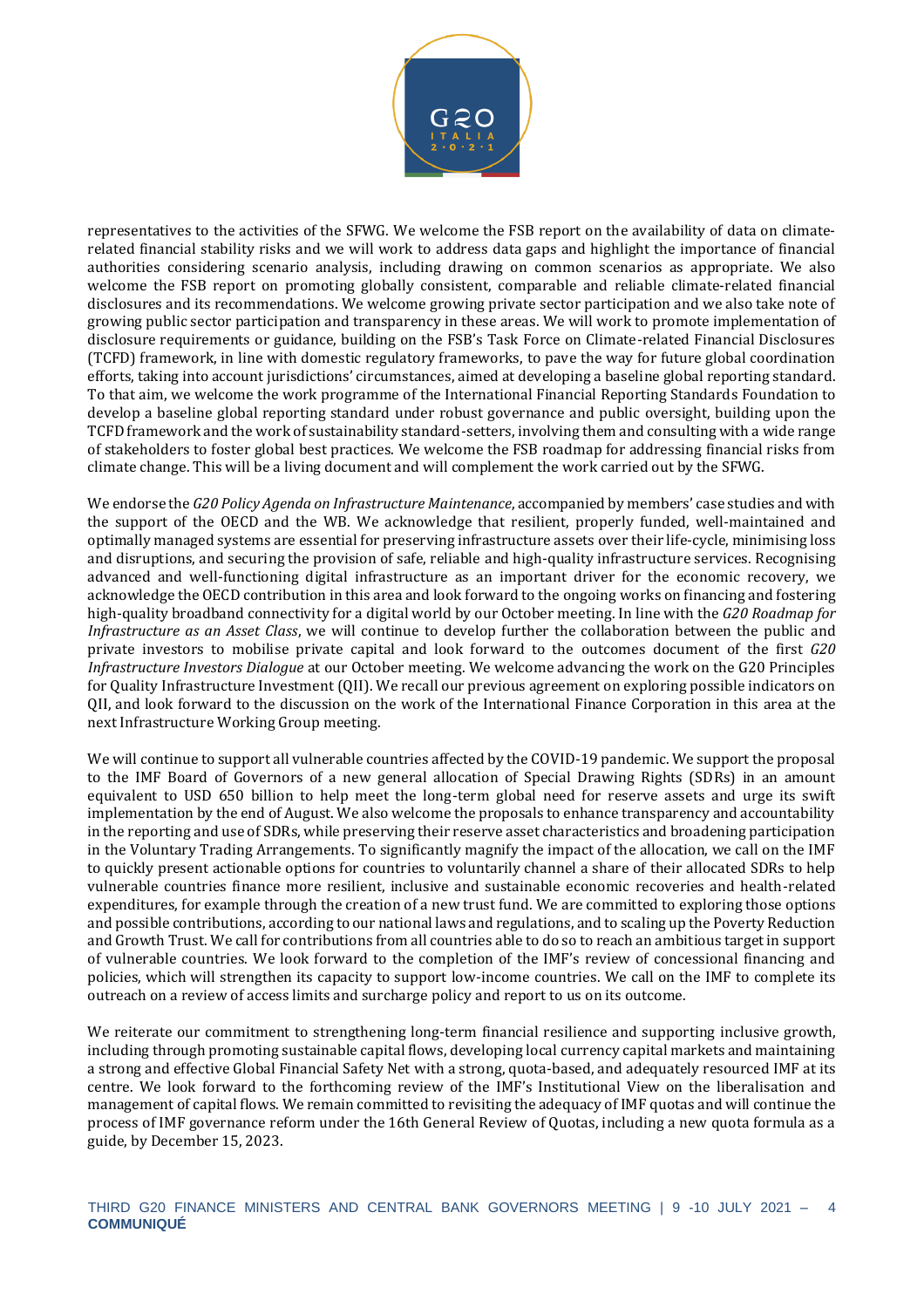

We welcome the progress achieved under the Debt Service Suspension Initiative (DSSI). As of July 2, 45 countries have requested to benefit from the first extension of the DSSI (to June 2021), amounting to an estimated USD 4.6 billion of debt service deferred in the first half of 2021. All official bilateral creditors should implement this initiative fully and in a transparent manner. We welcome MDBs disbursement of USD 44.1 billion to DSSI-eligible countries over the period between April 2020 and May 2021, as part of their USD 230 billion commitment to support emerging and low-income countries in response to the COVID-19 pandemic. We reiterate our commitment to implementing the *Common Framework for Debt Treatments beyond the DSSI* to address debt vulnerabilities in a coordinated manner, as set out in April. We welcome the establishment of the creditor committee for Chad as well as its recent statement. We urge all other official bilateral creditors and private creditors to commit without delay to providing Chad with debt treatment at least as favourable. We now look forward to swift adoption by the IMF Executive Board of Chad's envisaged IMF-supported upper credit tranche quality programme. We also look forward to timely addressing the debt treatment country case of Ethiopia under the *Common Framework*. We support the timely review of Ethiopia's IMF-supported programme. We will address eligible requests under the *Common Framework*. We stress the importance for private creditors and other official bilateral creditors of providing debt treatments on terms at least as favourable, in line with the comparability of treatment principle. We reiterate the importance of joint efforts by all actors, including private creditors, to continue working towards enhancing debt transparency. We recall the forthcoming work of the MDBs, as stated in the *Common Framework*, in light of debt vulnerabilities. We look forward to progress by the IMF and World Bank Group on their proposal of a process to strengthen the quality and consistency of debt data and improve debt disclosure. We look forward to the outcome of the second voluntary self-assessment of the implementation of the G20 *Operational Guidelines for Sustainable Financing* and to further updates on the implementation of the *Institute of International Finance* (IIF) *Voluntary Principles for Debt Transparency,* including on the launch of the joint IIF/OECD Data Repository Portal, and call on all private sector lenders to adhere to this initiative.

The work of MDBs is crucial to ensuring long-term support towards achieving the Sustainable Development Goals. We look forward to an ambitious and successful IDA20 replenishment by December 2021, including the sustainable use of IDA's balance sheet. We take note of the progress made on the *G20 Action Plan on Balance Sheet Optimisation* and the development of reliable and sustainable risk-sharing measures, and encourage MDBs to continue to explore avenues to make the best use of available resources, while preserving their preferred creditor treatment and current ratings. We stress the need for further efforts in finding innovative ways to mobilise private sector development financing. We agreed to launch an *Independent Review of MDBs' Capital Adequacy Frameworks*, to promote the sharing of best practices, maximise their development impact, taking into account their respective development mandates and without prejudice to their governance, credit ratings and preferred creditor treatment (Annex I). Better coordination will also boost MDBs complementarity and effectiveness. We welcome the update on the *G20 Principles for Effective Coordination between the IMF and MDBs in Case of Countries Requesting Financing while Facing Macroeconomic Vulnerabilities* and we endorse the complementary *G20 Recommendations for the use of Policy-Based Lending* (Annex II). We welcome the updates by MDBs on progress in implementing country-owned pilot platforms and urge them to continue to step up coordination at country level in close cooperation with host national governments.

In our comprehensive and united response to the COVID-19 crisis, we remain committed to ensuring that the financial sector provides adequate support to the recovery while preserving financial stability. We welcome the FSB interim report on the lessons learnt from the COVID-19 pandemic from a financial stability perspective. The global financial system has weathered the pandemic so far thanks to greater resilience, supported by the G20 financial regulatory reforms and by a determined international public authorities' response. However, some areas of the regulatory framework may call for further consideration, such as the functioning of capital and liquidity buffers and potential sources of pro-cyclicality, and gaps remain. We are committed to addressing these gaps, while avoiding unintended effects, including by completing the remaining elements of the G20 regulatory reforms agreed after the financial crisis, and we look forward to the final report in October. We are also committed to strengthening the non-bank financial intermediation (NBFI) sector resilience with a systemic perspective, including its interconnectedness with the banking sector and the real economy. We will also take into consideration the interactions between USD cross-border funding and NBFI-related vulnerabilities in Emerging Market Economies external financing. We look forward to the FSB progress report on NBFI in October, which will